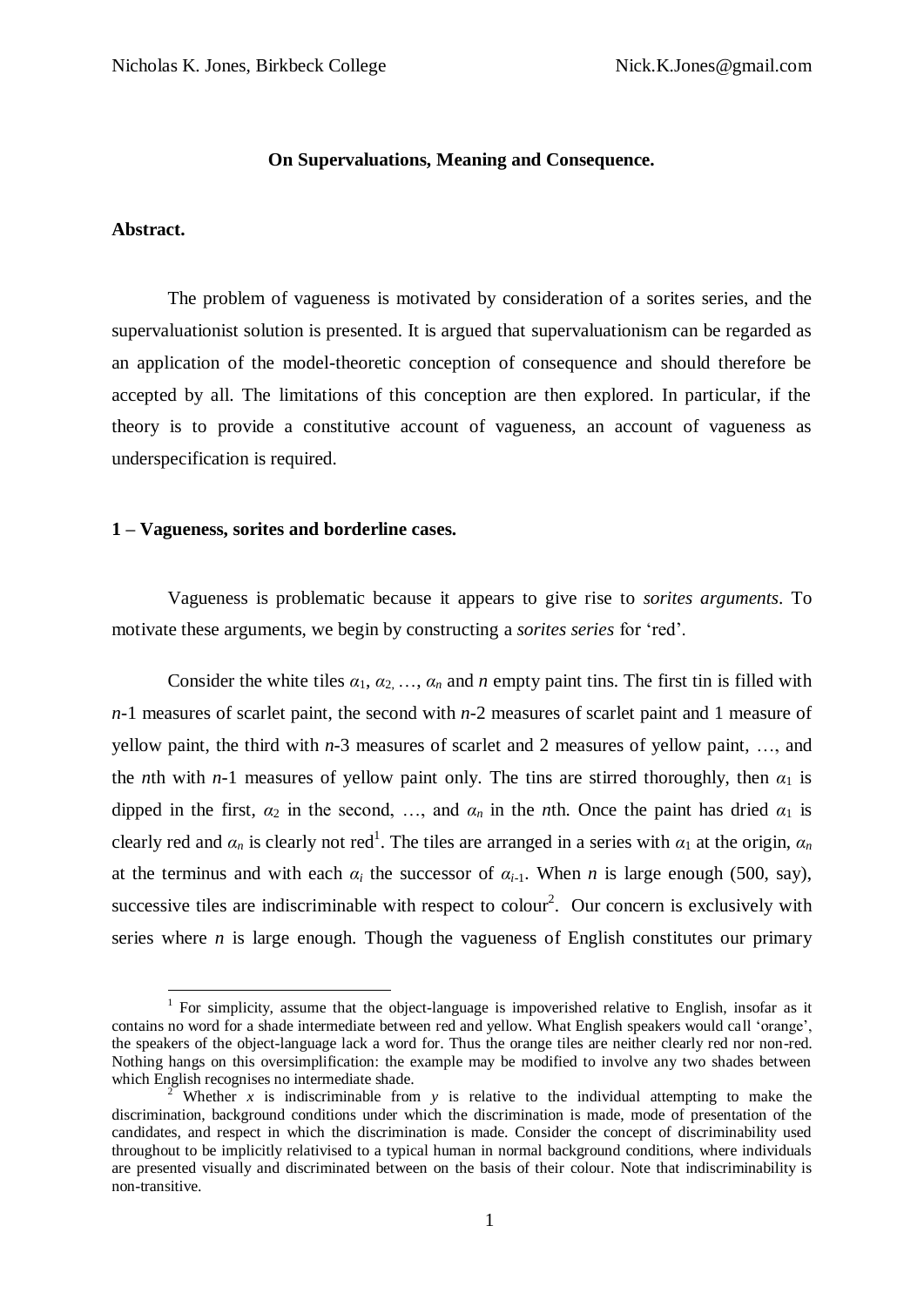interest, in the interests of presentation and clarity, we translate into the formal language of standard first-order predicate logic with identity, interpreted on a domain of individuals  $\alpha_1$ ,  $\ldots$ ,  $\alpha_n$ . The predicate 'is red' is translated as *F* and names for the tiles are as in English. Premiss 1 in the following sorites argument is clearly true<sup>3</sup>.

1. 
$$
F\alpha_1
$$
.  
\n2.  $\forall x_i (Fx_i \rightarrow Fx_{i+1})$ .  
\n  
\n $\downarrow$   $\longrightarrow$   
\n $n+1$   $\therefore Fa_n$ .

Line *n*+1 is clearly false and follows from premisses 1 and 2 by *n*-1 applications of *modus ponens*. Since premiss 1 is clearly true, it follows by *reductio* that premiss 2 is false. Premiss 2 is the major, or *sorites*, premiss.

$$
(\neg 2) \qquad \exists x_i \, (Fx_i \& \neg Fx_{i+1}).
$$

 $(\neg 2)$  is the negation of the sorites premiss and follows classically from its falsity. If we take the sorites premiss to be false, then we should endorse the truth of  $(\neg 2)$ . But, intuitively,  $(\neg 2)$  also appears false, so we should not endorse it either. So we both should and should not endorse  $(\neg 2)$ . Some way must be found to accommodate rejection of both the sorites premiss and  $(\neg 2)$ .

( $\neg$ 2) appears false because the series contains borderline cases: those  $\alpha_i$ ,  $\alpha_{i+1}$ , ...,  $\alpha_j$ where  $1 \le i \le j \le n$ , that are neither clearly red nor clearly non-red (clearly yellow). Predications of "red" to these individuals are *borderline predications*. (¬2) asserts that there is some  $\alpha_i$  to which 'is red' applies succeeded by some  $\alpha_{i+1}$  to which 'is red' does not apply. Given the principle (T), bivalence and a suitable abstraction principle for forming predicates from sentences, it follows that 'is not red' (the complement of 'is red') applies to  $a_i$ , by substituting ' $\alpha_i$  is red' in place of '*S*'.

(T)  $\qquad \qquad$  *'S*' is true iff *S*<sup>4</sup>

<u>.</u>

<sup>&</sup>lt;sup>3</sup> Contextual variation in semantic values is ignored throughout. It is assumed that sorites arguments can be assessed relative to a single context.

 $4$  This is a variant of an argument due to Timothy Williamson (1994: 187-98). As Williamson remarks, bivalence, truth and falsity apply only to utterances that say something. "*S*" could be neither true nor false (*αi*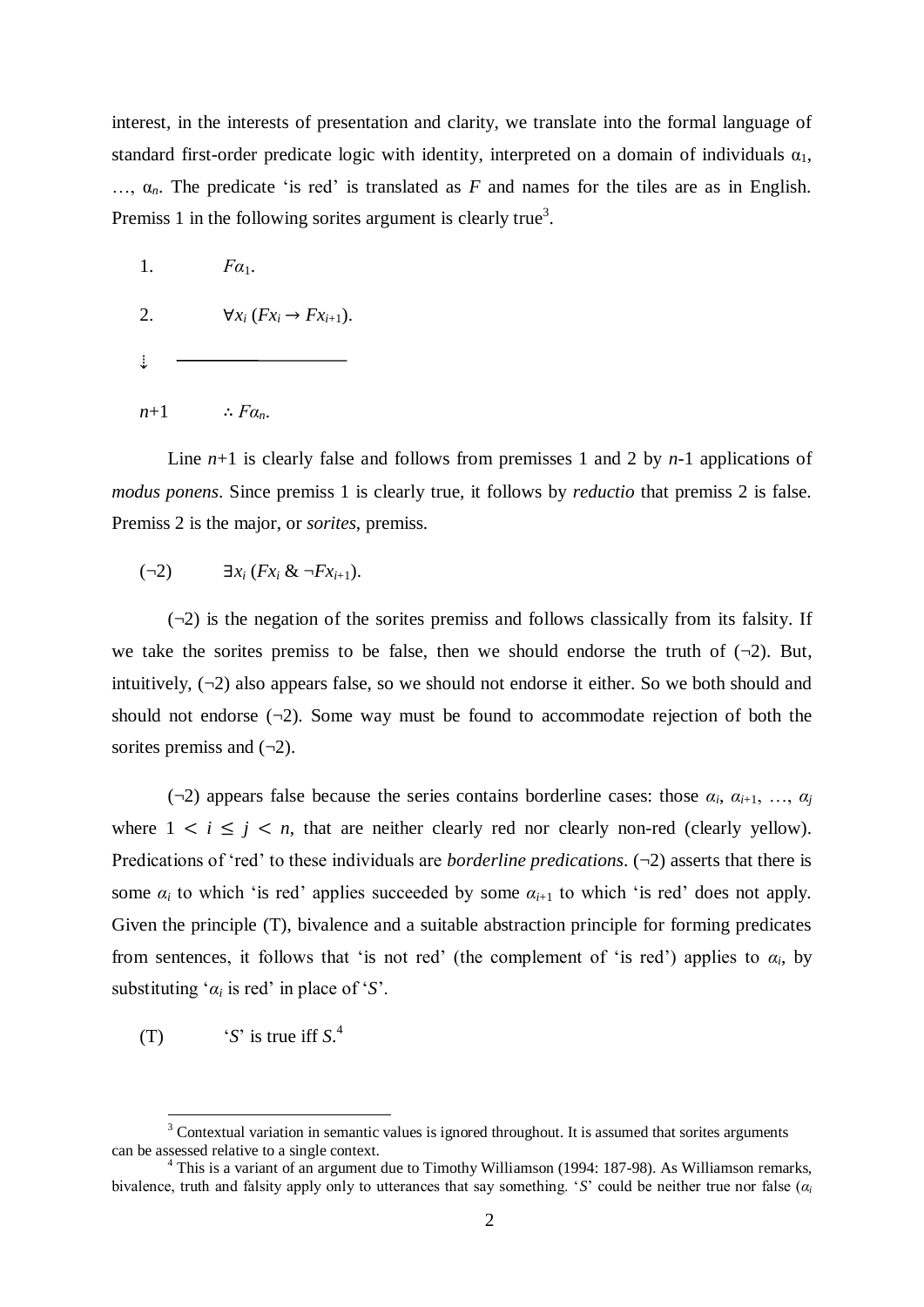So the pair  $\{\alpha_i, \alpha_{i+1}\}$  marks a cut-off point between the red and non-red individuals that lies between successors. Borderline cases appear to rule out there being any such pair. They create a borderline region in the series that separates the last *F* from the first non-*F*, thus apparently making  $(\neg 2)$  false. But  $(\neg 2)$  follows classically from premisses 1 and 2 with the negation of (the clearly false) line  $n+1$  in the sorites argument above<sup>5</sup>.

The problem of vagueness is to find a response to sorites arguments. We might reject classical logic or bivalence, but it would be methodologically improper to do so without having first explored the alternatives. Endorsing  $(\neg 2)$  is problematic because of the existence of borderline cases. An investigation of borderline cases is therefore required. In English, the borderline cases of 'is red' are those individuals that are neither clearly red nor clearly not red. We translate 'clearly' into our formal language as the sentential operator ' $\Delta^{6}$ . The borderline cases (of  $\phi$ ) are those individuals *x* that satisfy schema (B).

(B)  $\neg \Delta \phi x \& \neg \Delta \neg \phi x$ .

<u>.</u>

Vagueness requires rejection of (2) and therefore endorsement of  $(\neg 2)$ . Endorsement of  $(\neg 2)$  is problematic because of borderline cases. Borderline cases are characterised using "∆". So an account of "∆" is a compulsory component of an adequate theory of vagueness. This theory should deliver (at least) two things.

First, we require inference rules for "∆", so that we can reason about and in the presence of vagueness. These rules should allow us to explain why  $(\neg 2)$  is unproblematic, despite appearances to the contrary. Second, we should like to know what vagueness *is*. Is it a semantic, metaphysical, epistemological, psychological or pragmatic phenomenon? Once one of these is settled on, an account of the features of that domain that give rise to vagueness should be provided.

satisfy neither 'red' nor 'not red') if it does not say anything. Throughout, it is assumed that all utterances dealt with have propositional content.

<sup>5</sup> If line  $n+1$  were not clearly false, sorites arguments would show that all vague predicates are trivial – apply to either all or no individuals, given the assumption that they apply (or not) to some individual. Since they are not trivial, line *n*+1 is false.

<sup>&</sup>lt;sup>6</sup> The English 'definitely', 'clearly' and 'determinately' are used interchangeably throughout and hence all formalised as "∆".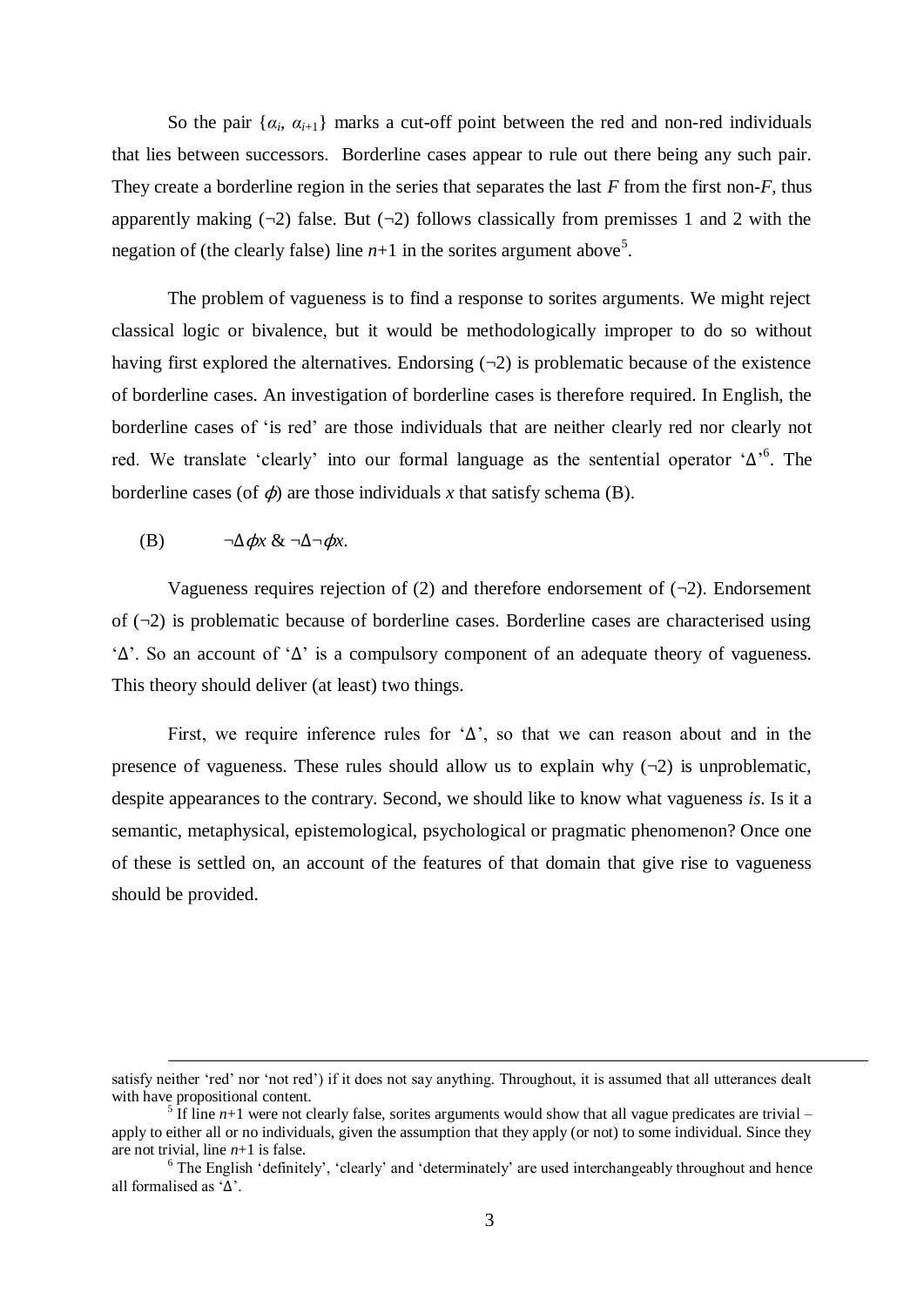# **2 – Supervaluations.**

Currently, the most popular treatment of vagueness employs supervaluations. This is a formal technique developed by Bas van Fraasen and first applied to vagueness by Kit Fine and David Lewis (van Fraasen (1966), Fine (1975), Lewis (1970a), Williamson (1994): 142- 164 provides an influential recent presentation and Keefe (2000) a recent defence).

The initial idea is that a vague language admits of multiple equally good ways of being made precise; multiple *admissible precisifications*. Precisifications assign (classical) semantic values, of the appropriate kind, to each expression in the language. A sentence is definitely true iff it is true on all admissible precisifications, and definitely false iff it is false on all admissible precisifications. Sentences that are true on some, but false on other, admissible precisifications are neither definitely true nor definitely false. These are the borderline sentences. The borderline cases are those individuals that satisfy some borderline sentence. Each precisification is classical, so classical logic is preserved.

It follows from each precisification's assignment of classical semantic values (and *F*'s being non-trivial) that  $(\neg 2)$  is true on each and therefore definitely true. But since no instance of  $(\neg 2)$  is true on each admissible precisification (we could draw the borderline for red in many different equally good places) no instance is definitely true. Our reluctance to endorse (¬2) is explained as a weak intuitive grasp on scope distinctions and the inference rules for ∆. We make an invalid inference from the absence a definite instance of  $(\neg 2)$  to its being definitely false. Really, says the supervaluationist, borderline status does not imply falsity and the truth of  $(\neg 2)$  does not require a definitely true instance. A sorites series as described above is consistent with the definite truth of  $(\neg 2)$  (represented as  $(D)$  below), for that requires only a true instance on each admissible precisification, not some one instance that is true on each (as represented by  $(R)$  below).  $(D)$  is consistent with the negation of  $(R)$ , though speakers of English mistakenly reason as if it were not. So the definite truth of  $(\neg 2)$  is consistent with its lacking any definite instance.

(D) ∆∃*x<sup>i</sup>* (*Fx<sup>i</sup>* & ¬*Fxi+1*).

(R) ∃*x<sup>i</sup>* ∆(*Fx<sup>i</sup>* & ¬*Fxi+1*).

Slightly more formally, we can see this as providing an interpretation of the possible world semantics for modal logic.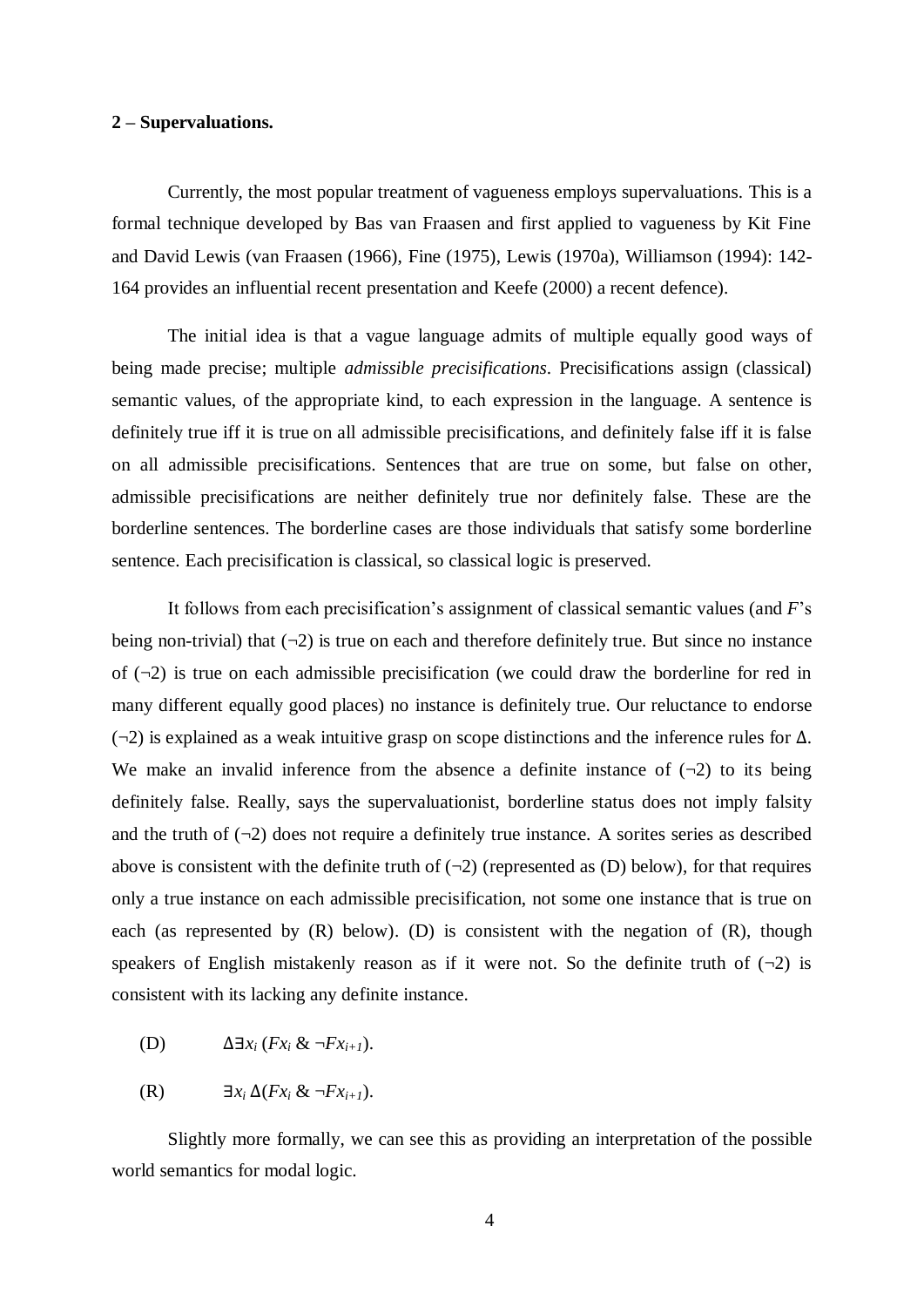Begin with the notion of a *specification space* (analogous to a domain of worlds). This is a set of points. Each point provides a classical interpretation of the object-language; assigns elements of the domain to singular terms and sets of ordered *n*-tuples of elements to *n*-place predicates. The interpretation of the logical apparatus is constant across points. Each point defines a model of the object-language. A relation of *admissibility* holds between points and provides a partial ordering of them. This is a primitive of the space; its extension is fixed by constraints imposed by the language the space is provided for. The first constraint is that of *penumbral connections*: non-logical connections between predicates (any red thing is coloured, any individual taller than a tall individual is a tall individual etc). The second constraint is that of *truth-preservation*: the truth-value of any definite sentence is preserved under precisification (if the Incredible Hulk is definitely tall, then any point at which "the Hulk is tall" is false is not admissible). The definite sentences at a point are those true at every point it admits. "∆" is thus treated as formally akin to the "□" of modal logic. As Williamson (1994: 156-162) has pointed out, admissibility should be non-transitive, thus invalidating both the characteristic S4 and S5 axioms, and making space for higher-order vagueness (borderline cases to the borderline cases)<sup>7</sup>.

# **3 – A case for supervaluations.**

There is a sense in which the method of supervaluations should be accepted by all parties. Recall that one adequacy criterion on a theory of vagueness is that it must provide inference rules for "∆". These rules tell us what are, and are not, the logical consequences of a sentence prefixed by 'Δ', and when it may be introduced. The notion of logical consequence can be assimilated to the notion of logical necessity, and explicated in a framework akin to that described above.

Iff the inference from *S* to *T* is valid, *T* is true at every model of the language at which *S* is also true (Tarski 1936, Etchemendy 1999: 24). To find the logical consequences of *S*, we find every model in which *S* is true and then see what else holds true in each of them. Hold fixed the truth-value of S and vary the interpretation of the rest of the language (consistently with the truth of *S*). Points in the specification space and models in the account of consequence play the same role.

<sup>1</sup>  $\frac{7}{1}$  Williamson's criticisms of the supervaluationist treatment of higher-order vagueness will not be addressed here.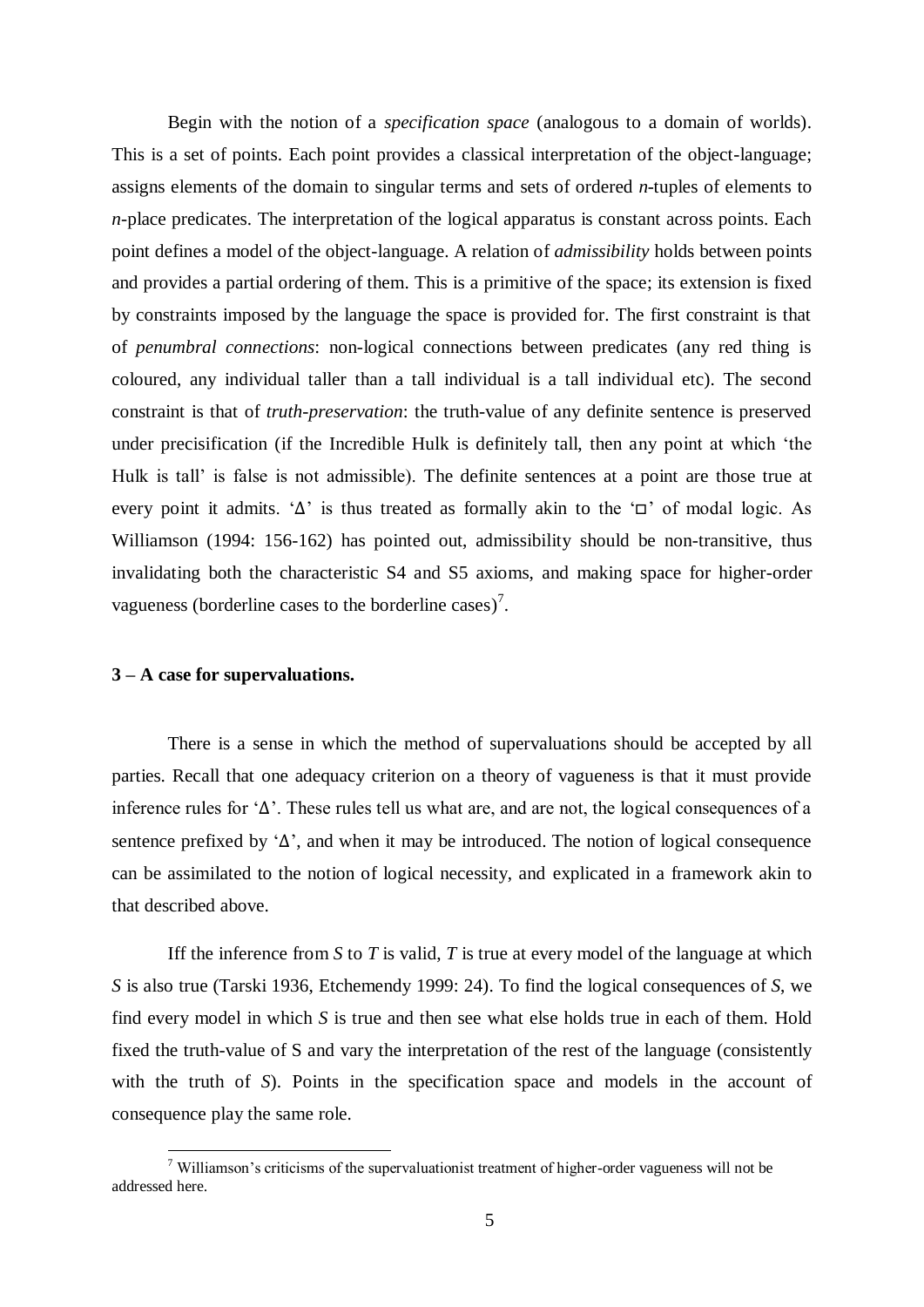This framework is formally identical to that of supervaluationism. The truth value of sentences prefixed with '∆' is held constant (true), and the interpretation of the language varied in accordance with that. The logical consequences of "∆*S*" are those sentences true under every interpretation under which "∆*S*" is true. In examining the inference rules for "∆", hold fixed the truth of the sentence within its scope.

By way of example, consider ' $\Delta \exists x$  (*Fx*)'. In investigating the logical consequences of this, we hold fixed the truth of  $\exists x (Fx)$  and vary its interpretation. The truth of  $\exists x (Fx)$  is compatible with variation in the assignment of individual to "*x*". Each assignment results in a different true instance of '*Fx*', so no sentence of the form '*Fa*' need be true in every model in which  $\exists x (Fx)$  is. So the inference from  $\Delta \exists x (Fx)$  to  $\Delta Fa$  is invalid.

Contrast this with ' $\exists x \Delta(Fx)$ ', where ' $\Delta$ ' lies within the scope of ' $\exists x$ '. We must instantiate to the true instance of this quantification in order to obtain a sentence, "*Fα*", prefixed by "∆". Holding the truth of this fixed, while varying its interpretation obviously retains the truth of '*Fα*'. So the inference from ' $\exists x \Delta(Fx)$ ' to '*Fα*' is valid.

We see that the supervaluationist account of "∆" and the logician"s understanding of consequence coincide. Both hold fixed the truth-value of a sentence and then vary the interpretations of the rest of the language in accord with it. The supervaluationist constraint of truth-preservation is built into this technique, and penumbral connections can be accommodated by treating object-language expressions of them as definite. The supervaluationist account of the inference rules for  $\Delta$  is thus available to all.

There is a problem. How are we to use this technique to discover all the inference rules for "∆" when we do not already know some? An extreme case would be if "∆*S*" entails some sentence *T* but, intuitively, the vocabulary in appears *T* unrelated to that in *S*. In this case there would be appear to be no constraints imposed by the truth of *S* at a model on the truth of *T* at that model, and the supervaluationist technique would deliver the wrong results. Unless we already know something about the connection between *S* and *T*, the inference from *S* to *T* need not be ruled valid by the supervaluationist. The reply is that supervaluationism reveals minimal inference rules for "∆". We know that the inference from "∆*S*" to "*S*" is valid. This is undeniable. Given this, we can find other rules for  $\Delta$ . There may be others that slip through the net, but these should be seen as further rules. Adding premisses cannot make a valid inference invalid. Supervaluationism provides a minimal set of inference rules that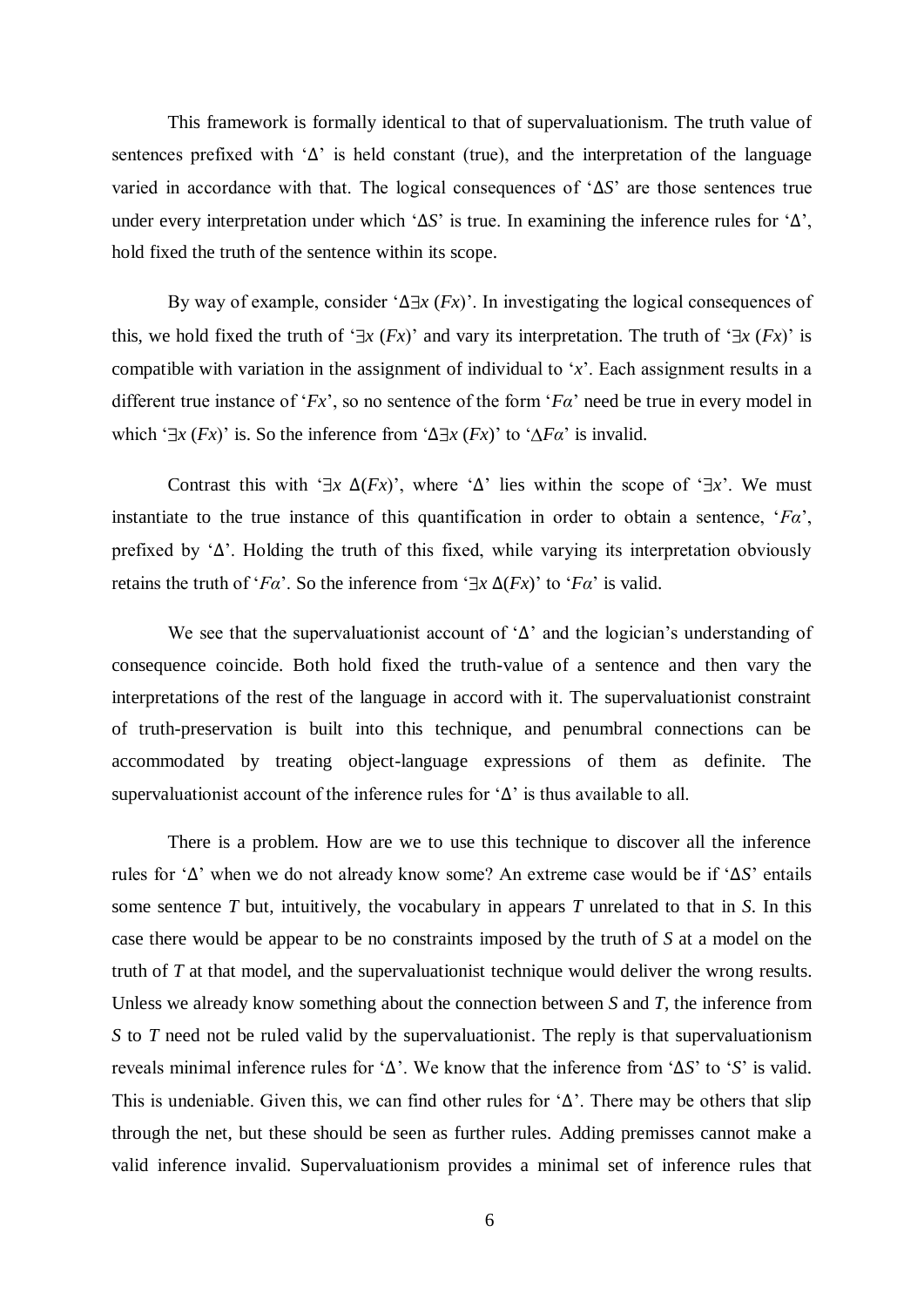other accounts should agree to also (unless they show that supervaluationism makes unwarranted presuppositions about the language; e.g. that no vague language should receive a wholly classical interpretation)<sup>8</sup>. Given the minimal assumption that the move from 'Δ*S*' to "*S*" is valid, other minimal rules can be found also.

## **4 – Meaning.**

1

We have seen that the formal structure of supervaluations is the same as that in which logical consequence is explicated. To this extent, supervaluationism should not be denied as a theory of vagueness. This does however raise the question of how we should view the theory. What is the relevance of precisifications to the semantics of natural language?

If each expression of the language is actually assigned some semantic value, then that value determines the truth-value of the sentence at all models that respect its meaning. There can be no variation in semantic value without variation in meaning. If the semantic value of *F* is varied across precisifications, then it does not receive its intended interpretation at many of them, in which case the supervaluationist is guilty of changing the subject. Admissible ways of making the language precise do not change its meaning. But a change in meaning is required for a change in semantic value. So precisifications are irrelevant to the meaning and hence inference rules of "∆".

Ernest LePore and Jerry Fodor (1996) claim that the semantic value of an expression is a matter of conceptual necessity. The suitability of semantic values, model-theoretically conceived, supervenes upon the meaning of an expression. There can be no variation in semantic value without variation in the expression itself. In which case, a theory that treats linguistic items as receiving different semantic values at different models (as does supervaluationism) is guilty of changing the topic. It is concerned with a range of non-English languages, or predicates other than "is red", not with the vague predicate with which we began. If an expression receives a truth-value upon semantic evaluation, then it receives that value upon all evaluations, and if it does not, then it does not upon all evaluations. Any

<sup>&</sup>lt;sup>8</sup> One particularly striking consequence is that if, following Fine and Keefe, we identify the truthpredicate with "∆", then the logical connectives are not truth-functional when they connect borderline sentences. When *a* and *b* are duplicates with respect to *F*, *Fa* and *Fb* receive the same truth-value. When both are exactly midway between the clear and clear non-cases, ¬*Fa* and ¬*Fb* receive the same truth-value as *Fa* and *Fb*. But ¬*Fa* & *Fb* is clearly false, while *Fa* & *Fb* is a borderline case. It is this that motivates the constraint of *penumbral connections*.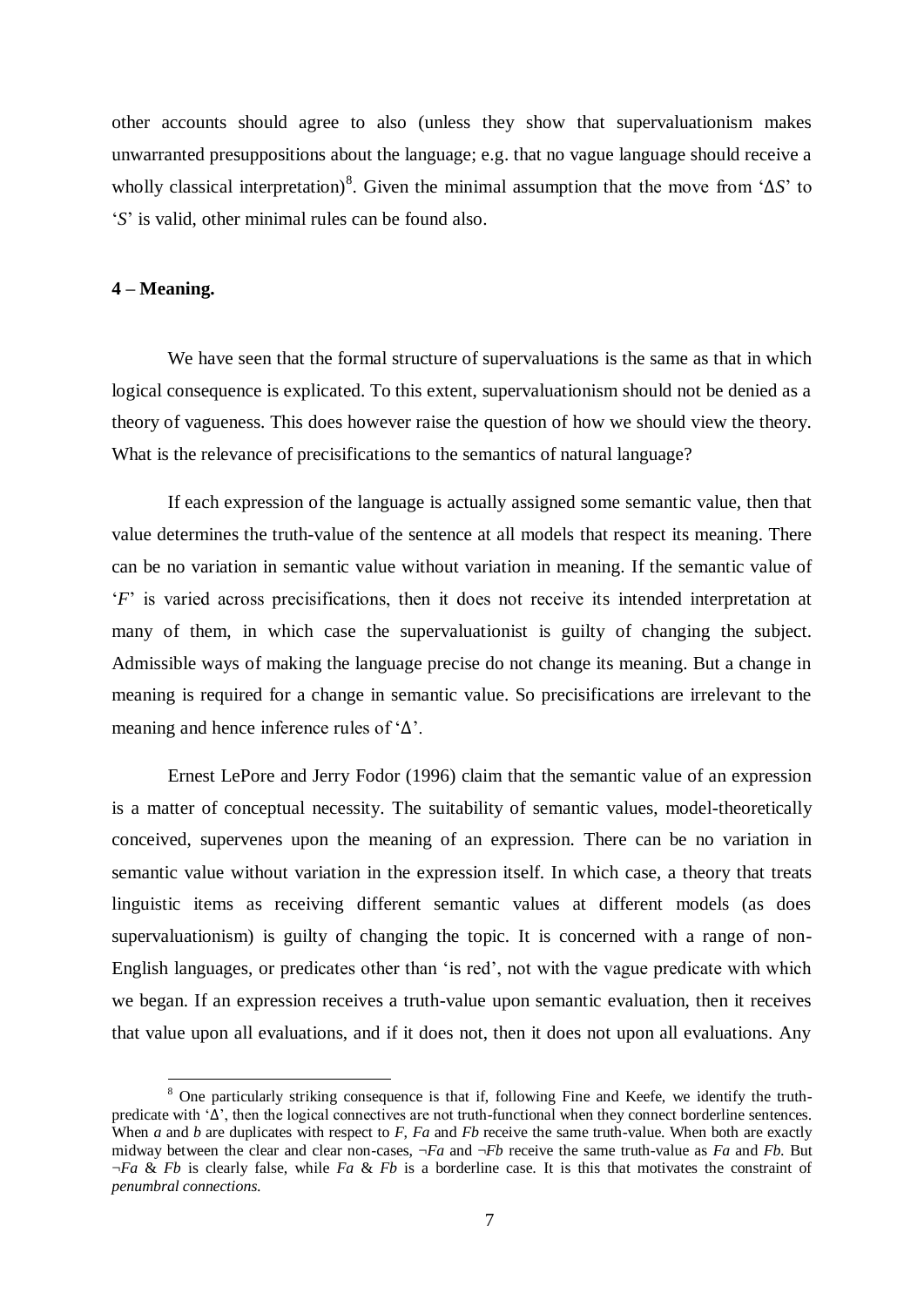evaluation that claims to assign it a different truth-value is one on which it is conflated with some alternative expression. Because meaning is a matter of conceptual necessity, we cannot conceive of precisifications even as possible meanings of an expression – they vary semantic value and are therefore not possible meanings of the original expression.

These arguments assume a view of the meanings of vague expressions that is not uncontroversial. It is common among supervaluationists to conceive of vagueness as a special kind of ambiguity (Lewis (1993) in particular). Vague terms have their meaning underspecified in the sense that the meaning-determining facts are not sufficient to fix on any one semantic value. Borderline predications are those predications true under some, but not all, ways in which the linguistic community might make the unmade decision as to what the meaning of the vague term in question is to be. On this view, vagueness is not a feature of the meaning of an expression, but a deficiency. So long as precisifications do not vary those aspects of semantic value that have been settled, and vary only the unsettled cases, they are not guilty of changing the topic. Since the undecided cases are not settled by the semantic value of the linguistic items in question, deciding them does not count as *varying* the expression, and hence not as changing the subject.

This approach accords well with John Etchemendy"s (1999) modification of Tarski"s account of consequence. Tarski held that only the interpretation of the logical vocabulary should be held constant across models, but lacked any systematic account of how to determine which the logical constants are. Etchemendy proposes that in order to overcome this, we are allowed to hold fixed the interpretation of whichever class of expressions we are interested in. Logical consequence is the result of holding only the logical vocabulary fixed, but this can be generalised to other forms of consequence by holding other expressions fixed also. Since it is the definite truths we are interested in, we need hold fixed only those aspects of the semantic values of expressions that are definite – settled by the meaning-determining facts. This is just what the supervaluationist does. Thus, if we are prepared to allow that meanings are underspecified, supervaluationism and the modified account of consequence coincide.

*Prima facie* it did not appear that supervaluationism is committed to a view of meaning as semantic underspecification. What we have seen is that there is a direct argument for supervaluationism, but it succeeds only given this view. If, following Fine and Keefe, we construe supervaluations as part of the semantic mechanism by which truth-values are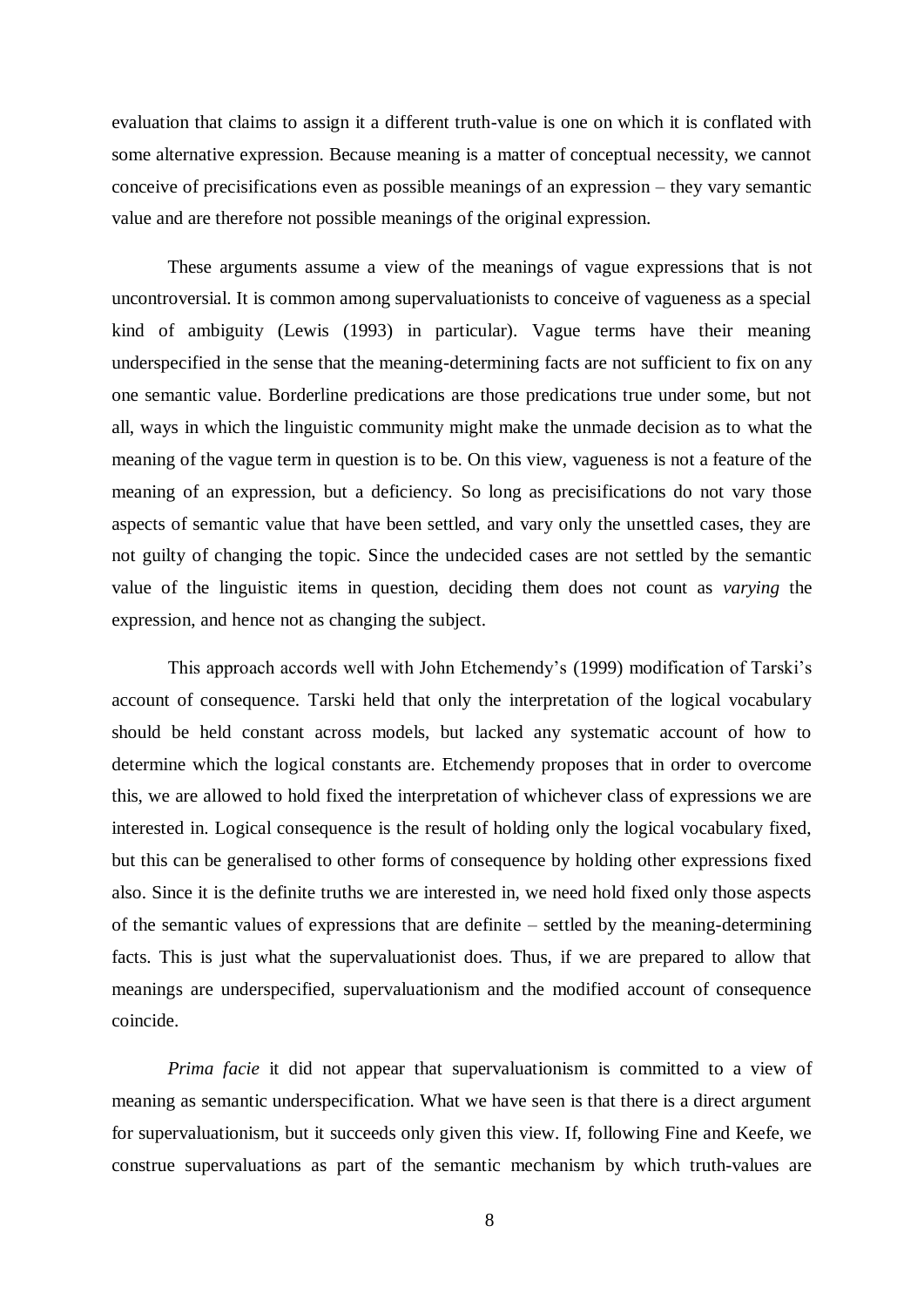determined (and hence identify "∆" with the truth-predicate) this argument will not be available, for on that view meanings are fully specified. Either meanings are incompletely specified and we have a direct argument for supervaluationism, or they are fully specified and the argument here is for a theory that is guilty of changing the topic.

### **5 – The theory as a tool.**

There is a response available. Thus far, we have seen supervaluationism as providing a realist theory of how truth-conditions for sentences prefixed with "∆" are determined. Precisifications and the admissibility relation between them were genuine components of the mechanism by which sentences with vague expressions are semantically evaluated. We might not do so.

Instead, we could choose to take supervaluationism as providing an instrumental tool for reasoning about, and in the presence of, vagueness. As we saw above, it provides a structure in which to determine the inference rules of "∆". This is just the structure used to determine the consequences of any expression. The structure need not be taken as a constitutive account of what vagueness *is*. That matter may be left entirely open. Maybe vagueness is a semantic phenomenon, maybe metaphysical, maybe epistemic, but whatever it is, it provides "∆" with the inference rules the supervaluationist proposes (and thereby makes available the supervaluationist solution to the sorites). Our argument for supervaluationism can be made consistent with a picture of meanings as fully specified if we are willing to forego an account of the underlying nature of vagueness and settle with a logic for "∆".

This leaves us with two conceptions of supervaluationism. Both provide us with inference rules for "∆" and a solution to the sorites. By regarding every aspect of the theory as representational, we obtain a constitutive account of vagueness at the cost of being forced to regard vague expressions as underspecified and acknowledge an unparsimonious profligacy of meanings/languages. Alternatively, we can regard supervaluationism as providing only a formal structure. In this sense it is trivially correct. But we should not regard precisifications as having anything to do with the meaning of English, only its logic, and hence lack a constitutive account of vagueness. This conception of the theory as a tool should not place strong constraints on the inference rules for "∆" presented by other, realistically construed, theories of vagueness. It is consistent with regarding supervaluationism as a tool for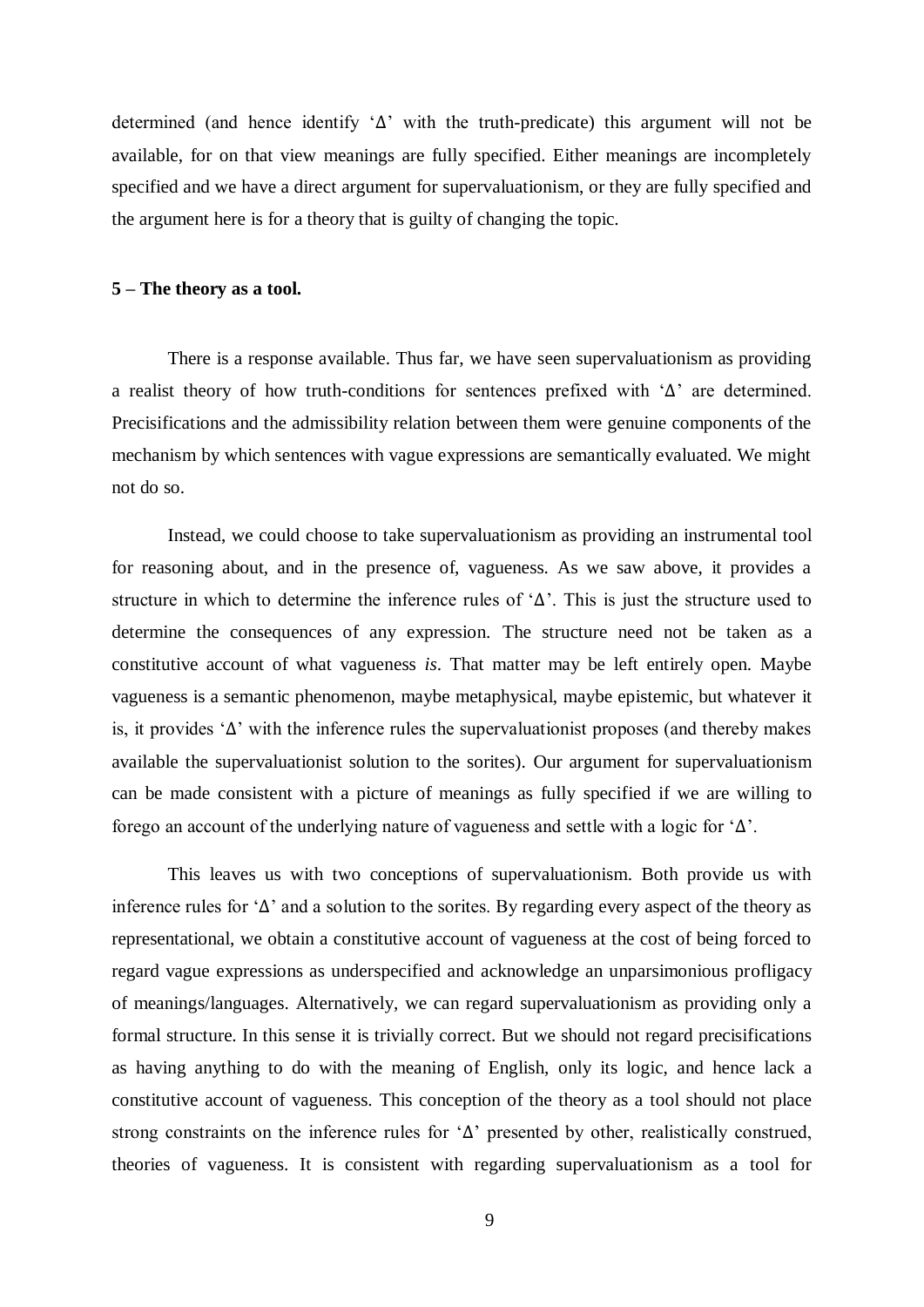determining inference rules only that it makes some incorrect predictions in its initial form. Upon discovery of the incorrect predictions, modification of the structure to avoid them is required.

An interesting example is provided by sentences of the form:

$$
(V) \t\t\t\t\exists X \exists x (\neg \Delta X x \& \neg \Delta \neg X x).
$$

<u>.</u>

Supervaluationism makes (V) trivially false (Williamson 2003). Variables refer rigidly across precisifications/models to their semantic values; once their values are fixed, so is the truth-value of the relevant instance of "*Xx*" at all models; it cannot have that value other than definitely. This result can be avoided by allowing variables to refer non-rigidly across models, but at the cost of losing the solution to sorites arguments<sup>9</sup>. (V) asserts that there are vague states of affairs in Reality: some object neither determinately has nor lacks some property. This is ontic vagueness. Supervaluationism is inconsistent with it.

Degree-theory, by contrast, makes (V) true whenever a sentence lacks a determinate truth-value. The reason is that consideration of only one semantic value, is required in order to secure the borderline status of a predication. If a predication is borderline, that is because it states a borderline fact. All vagueness is ontic/metaphysical. By construing degree-theory realistically, we can accommodate the supervaluationist structure as a formal tool. The tool must be modified to allow variables to refer non-rigidly, and a degree-theoretic response to the sorites adopted. Thus we retain the supervaluational framework by regarding it nonrealistically and adopting an alternative realistic account. In this way supervaluationism can be made consistent with metaphysical vagueness.

 $9$  The reason is complex and I will not go into it here. See Williamson (2003) for full details.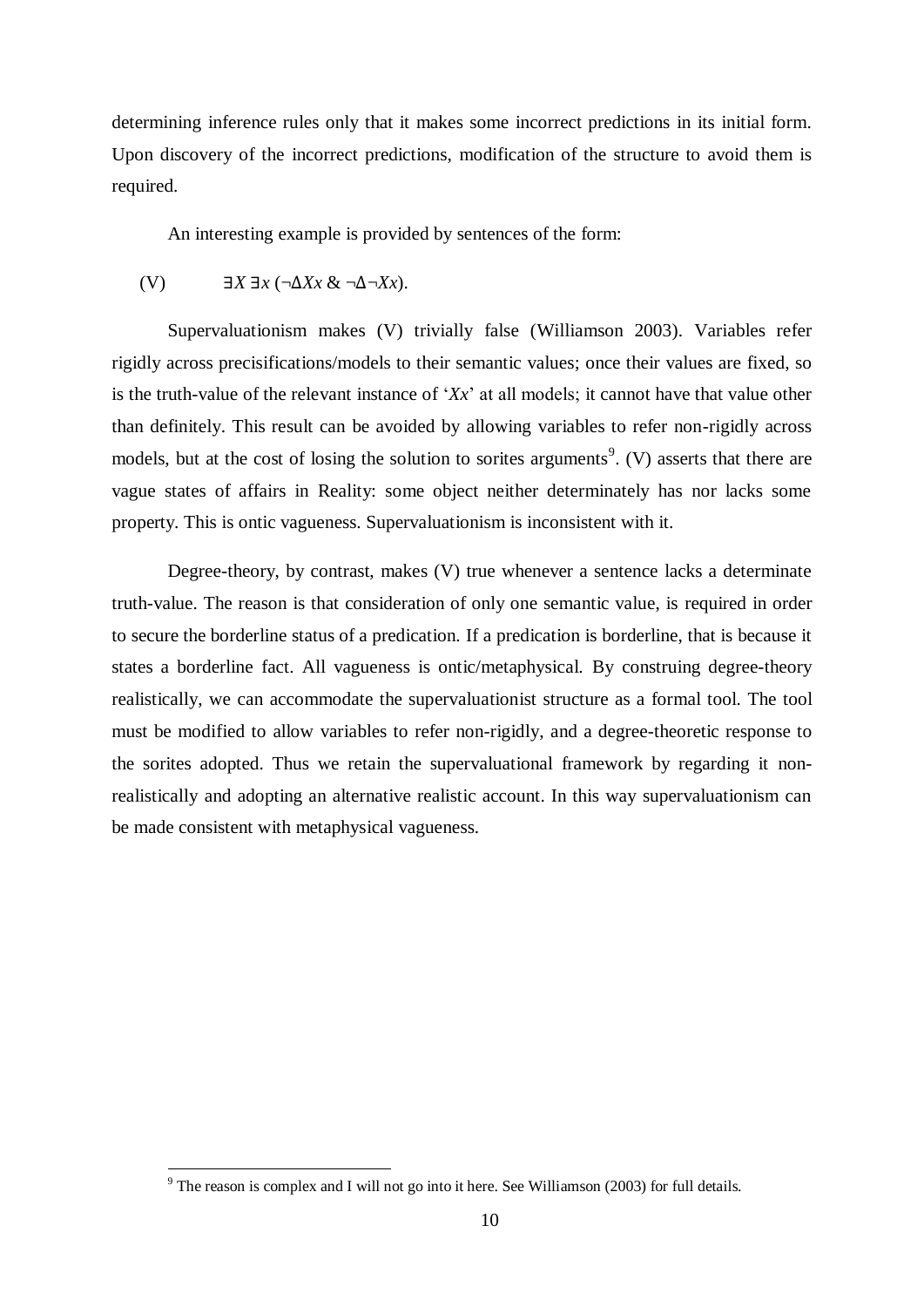# **References.**

- Etchemendy, J. (1999), 'Reflections on consequence'. Unpublished MS available from http://www-csli.stanford.edu/hp/Reflections.pdf
- Fine, Kit (1975), "Vagueness, truth and logic" in *Synthese* 30: 265-300. Reprinted in Keefe & Smith (1997) 119-150.
- Keefe, R. & Smith, B. (1997) (editors), *Vagueness: a reader*. MIT Press.
- Keefe, R. (2000), *Theories of Vagueness*. Cambridge: Cambridge University Press.
- LePore, E. & Fodor, J. (1996), "What cannot be evaluated cannot be evaluated, and it cannot be supervalued either" in *Journal of Philosophy* 93: 516-36.
- Lewis, D. (1970a), "General Semantics" in *Synthese* 22: 18-67, reprinted in Lewis, D. (1983a).
- Lewis, D. (1983a), *Philosophical Papers: Volume 1*. New York, Oxford: OUP.
- Lewis, D. (1993), "Many but almost one" in Campbell, K., Bacon, J. & Reinhardt, L. (1993), reprinted in Lewis (1999): 164-182.
- Lewis, D. (1999), *Papers in Metaphysics and Epistemology*. Cambridge, New York, Melbourne: Cambridge University Press.
- Loux, M. & Zimmerman, D. (2003) (eds.), *The Oxford Handbook of Metaphysics*. Oxford: OUP.
- McGee V. & McLaughlin, B. (1994), "Distinctions without a difference" in *Southern journal of philosophy* 33: 203-245.
- Tarski, A. (1936), "O pojciu wynikania logicznego" in *Prezglad Filozo¯czny* 39: 97-112. Translated as "On the Concept of Logical Consequence" in Tarski (1956): 409-420.
- Tarski, A. (1956), *Logic, Semantics, Metamathematics*. OUP.
- van Fraasen, B. C. (1966), "Singular terms, truth-value gaps and free logic" in *Journal of Philosophy* 63: 481-95.
- Williamson, T. (1994), *Vagueness*. London, New York: Routledge.